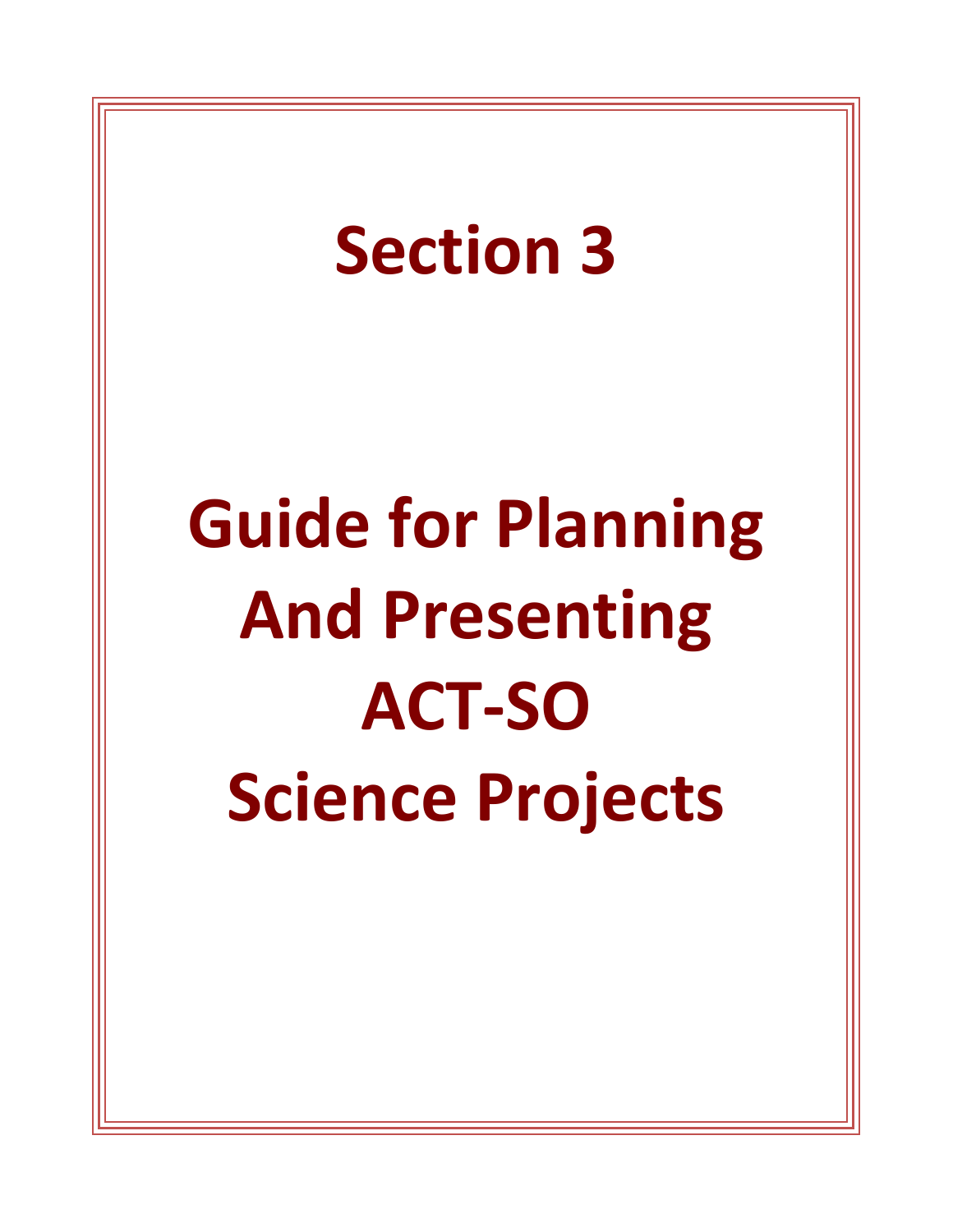# **ACT-SO Science Safety Procedures**

In order to ensure a safe environment for our contestants, we request that you carefully review the NAACP ACT-SO Safety Procedures listed below. The NAACP ACT-SO Program prohibits the use of the following materials for display:

- Living organisms (ex: plants, animals, and microbes)
- Dried plant materials
- Taxidermy specimens or parts
- Human or animal foods
- Human/animal parts or bodily fluids (e.g. blood, urine. Note: dried animal bones, histological dry mount sections, wet mount tissue slides, teeth, hair, and nails are acceptable)
- Soil or waste samples
- Preserved vertebrate or invertebrate animals (inclusive of embryos)
- Laboratory chemicals, including water
- Dry ice or other sublimating solids (i.e. solids which vaporize to a gas without passing through a liquid phase
- Poisons, drugs, controlled substance, hazardous substances or devices (i.e. firearms, ammunition, or reloading devices)
- Sharp items (syringes, needles, or pipettes)
- Flames or highly flammable display materials which vaporize to a gas without passing through a liquid phase
- Batteries with open top cells

Contestants are advised to use photographs and other visuals for presentation. Due to the potential for serious harm to the contestants and others, any project that displays any of the above items at the National ACT-SO Competition will be disqualified.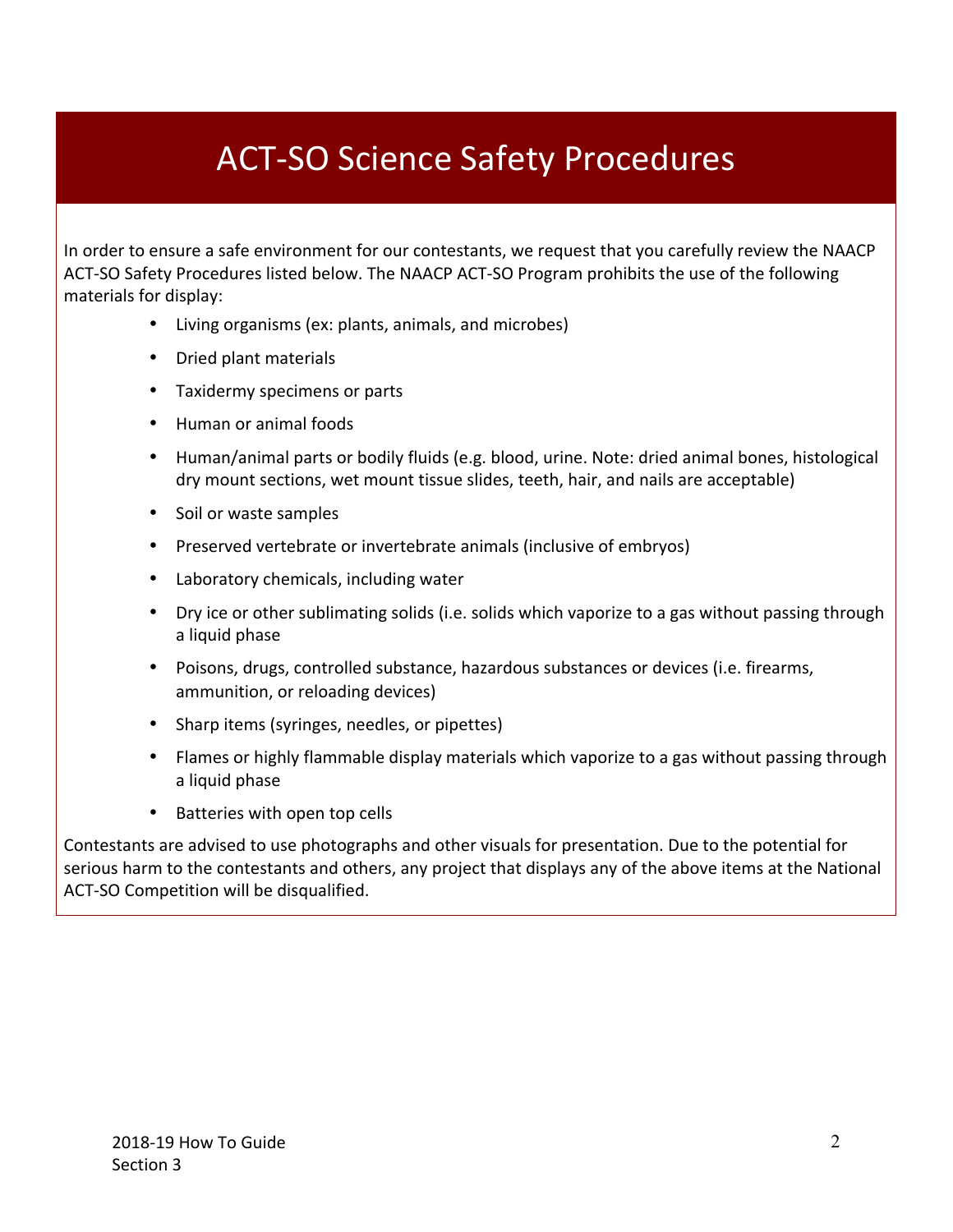## **Science Papers – Proper Formatting**

Science papers should be presented in the following format:

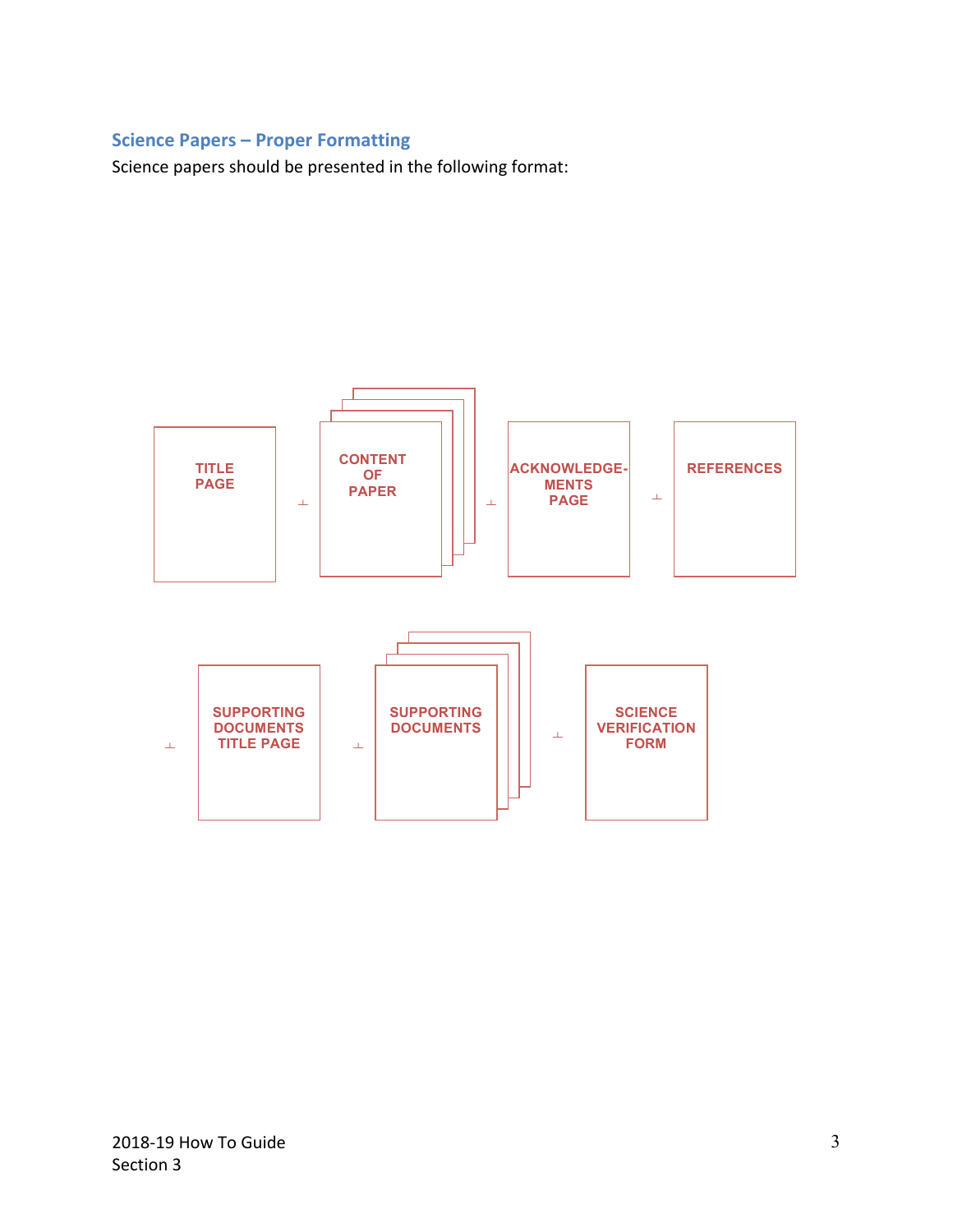# Guide for Planning, Executing, and Presenting ACT-SO STEM Projects

# **Are You Thinking About Entering the ACT-SO Science Competition?**

ACT-SO national science judges were very impressed with the students who competed in the science categories and with the projects they presented. As a result, the science judges would like to see even more students compete in the science categories. The information provided here is meant to assist students in planning, executing, and presenting projects in the science category at future ACT-SO competitions.

Throughout this text, you will find tips, which appear in red bold text. You should take these tips to heart. They are not suggestions. They are, in fact, instructions for making your project stand out as a really good project. *Follow these tips and you will not go wrong.*

# **Tip # 1:** Start Early!

By starting your project early, you will have time to really examine your topic and know your information backward and forward. By starting early, you will have time to decide whether or not your topic is too broad or too narrow and adjust your topic accordingly. By starting early, you will have time to recover from mistakes, adjust your procedure, if necessary, or get additional equipment, if needed. So start early. Do a little each day. Remember, "It's hard by the yard. It's a cinch by the inch." If you start early, time is on your side.

# **Tip #2:** Science Judges Want to See Experiments—Not **Demonstrations.**

A demonstration does not an experiment make. OK, this sounds like Shakespeare but there is a lot of truth in this statement. What's the difference between a demonstration and a science experiment? A *demonstration* shows how something works or how it is used. An **experiment** is a process undertaken to discover something not yet known or a process designed to find out if something is effective.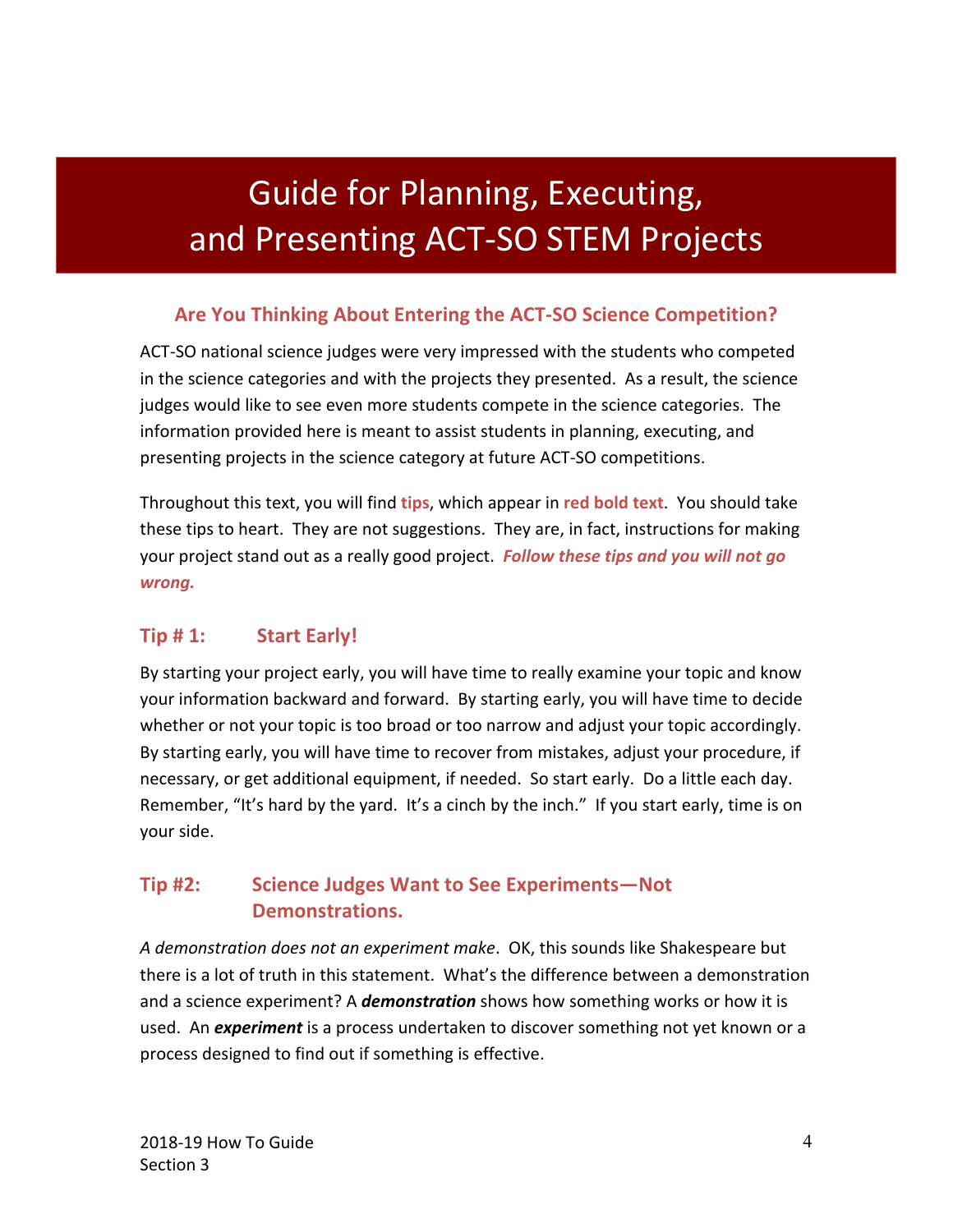A project entitled "How an Electromagnet Works" is a demonstration. How an electromagnet works is common knowledge. A project like this would be a repeat of work which has already been done and appears in many middle and high school science books. 

On the other hand, a project entitled "The Effect of Different Metals on the Amount of Magnetic Force Produced by an Electromagnet" is an experiment. In this experiment, you are actually testing different metals to see what effect they have on the strength of an electromagnet.

Here's another example. A project entitled "How Does Insulation Work?" is a demonstration. There have been many books written which will tell you exactly how insulation works. A project like this would not bring out any new knowledge. But a project entitled "Which Type of Clothing Material Is the Best Insulator?" is an experiment. In this experiment, you are testing the insulating quality of different materials. You are testing or investigating the insulating properties of different materials. 

If you are interested in performing an experiment, which deals with insulation, then knowing how insulation works is very important. But it is important because it will serve as background information about how insulation works. From that background information you will be able to generate ideas about what aspects of insulation you would like to test.

**Demonstrations do not meet the criteria of a science experiment and will receive low** *marks at the ACT-SO competition. Before you start your science project, talk to your science and math teacher to ensure that what you are doing is an experiment, not a demonstration.*

## **Tip #3:** Choose a topic that interests and challenges you.

Do not be afraid to try something new. You can learn about it along the way. Remember that complicated-looking projects do not guarantee a win. Simple topics can actually turn into great projects. At most science fairs, students with simple projects who "know their stuff" will win over students with complicated projects who do not really know their topic and/or who are not good presenters.

Easy topics such as "Which soda tastes best?" will not impress the judges unless you know the ingredients and chemical makeup of each soda tested and can point to which of those ingredients is responsible for people preferring one soda taste over another.

2018-19 How To Guide Section 3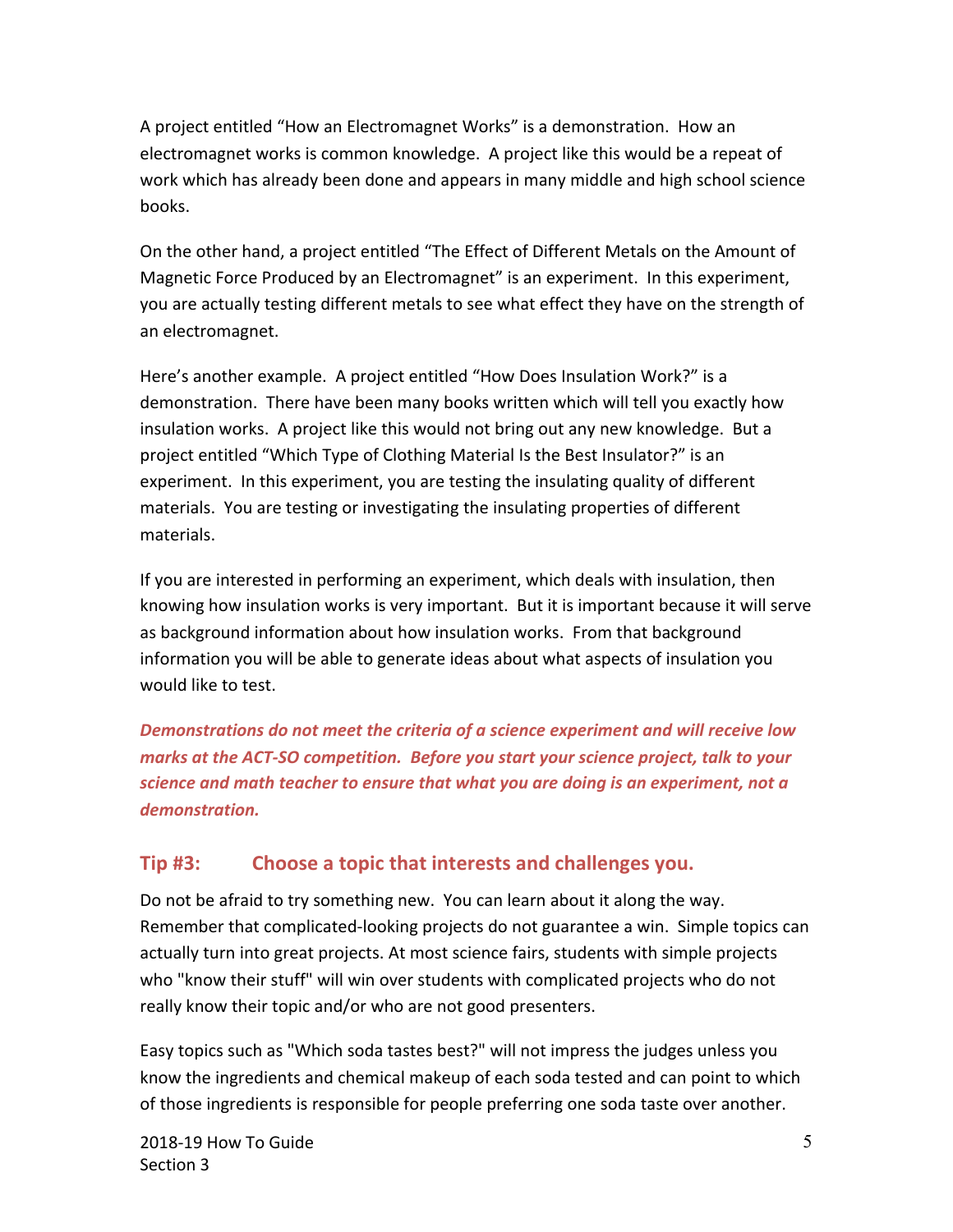# **Tip #4:** Use the scientific names associated with your materials.

Let's pretend that our topic will be "The Effect of Water on the Growth of Tagetes *Erecta.*" What the heck are *tagetes erecta*? They are African marigolds.

Science judges like to see that you know the scientific names associated with all of the materials you will use in your experiment. So, although it may sound a little pretentious, use the scientific name and only the scientific name in your research report and on your presentation backboard. Now I realize that *tagetes erecta* may be a little hard to say over and over during your presentation. So to get around this, at the beginning of your presentation, you can say, "The title of my experiment is 'The Effect of Water on the Growth of *Tagetes Erecta'* otherwise known as African marigolds." Then you can drop the scientific name after that and just talk about marigolds.

# **Tip #5: Know your material!**

You should know more information than what you put on the presentation board and in your research report. Here's an example. If your topic is "The Effect of Water on the Growth of *Tagetes Erecta*," you should be absolutely clear about how photosynthesis works. You won't necessarily explain how photosynthesis works on your presentation board, but I can guarantee you that at least one judge will ask you about photosynthesis. If you mention carbohydrates and chlorophyll in the research report (and you should) or on your presentation board, you should know what a carbohydrate is and how it is formed. You should also become very knowledgeable about chlorophyll. You should know if *tagetes erecta* are annuals or perennials. You should know how tall the *tagetes erecta* will grow (12 to 14 inches) and how long it takes to get to that height (approximately 70 days from the time the seed is planted in soil).

By taking these steps you will not only know something about your topic, you may find what techniques and equipment are best for investigating your topic. You will also have a better understanding of why the results of your experiment turned out the way they did. You will be able to answer the judges' questions. Finally, you will have enough knowledge to make a prediction of what will occur in your experiment.

# **Tip #6:** Follow the scientific method.

The scientific method is a procedure scientists use to answer questions and explore observations. Scientists use an experiment to search for cause and effect relationships in nature. That means scientists design experiments so that changes to one item cause something else to change in a predictable, observable, and quantifiable way. These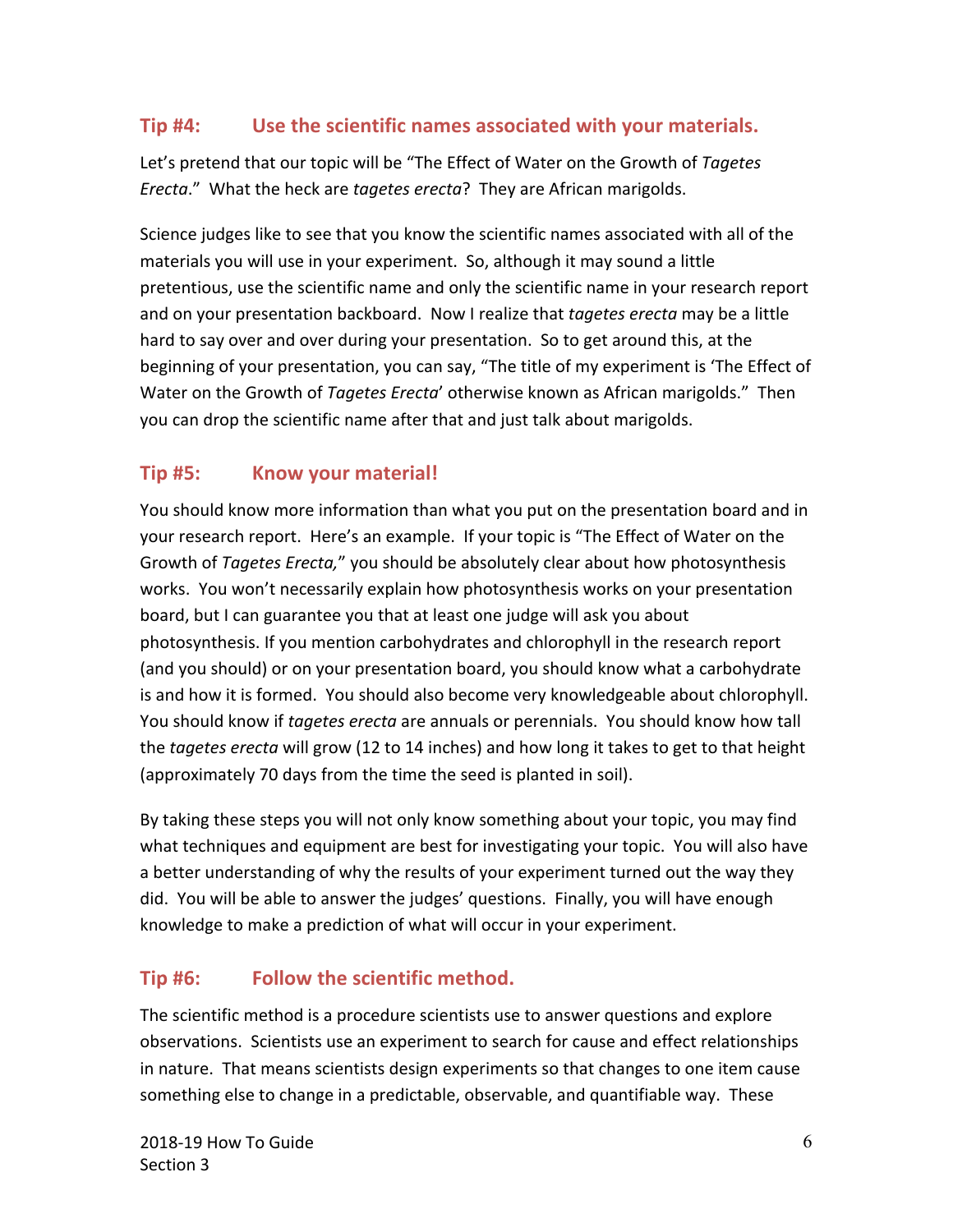changing quantities are called variables. Variables are a key element of the scientific method.

## **Components of the Scientific Method**

The components of the scientific method include:

- 1. Purpose,
- 2. Hypothesis,
- 3. Materials,
- 4. Procedure,
- 5. Data,
- 6. Results and analysis, and
- 7. Conclusions.

### **Purpose**

The Purpose section should appear in both your research report and on your science presentation backboard. The Purpose section should take up at least 2 pages in your research report. For your science project presentation, you should condense the information from your Purpose section into two paragraphs.

Use the library and the Internet to get background information on the subject you have chosen. Science judges like to see that you understand the theory behind your experiment. So go to the library and look up information so you have a good understanding of what is already known about the subject of your science project. Look for important concepts and equations that explain how and why your experimental results turn out the way they do. Find equations that help you predict the outcome of your experiment. Learn as much as you can about any math, physics or chemistry facts and concepts which are important to your fully understanding your project. Also, periodically discuss with your science teachers any questions you have or problems you have encountered with your science project in order to get their feedback.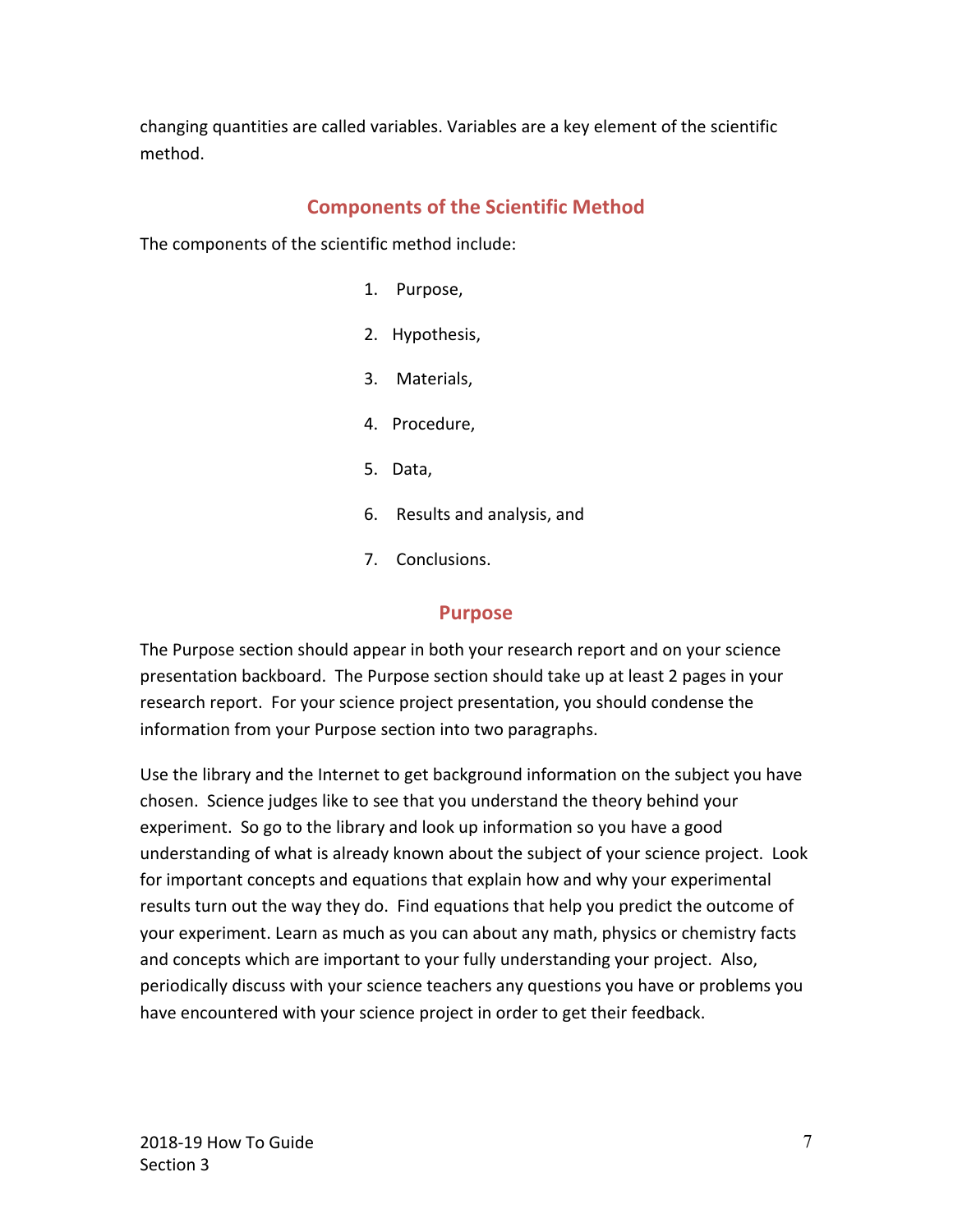The Purpose section should include information on why your topic is important (e.g., Is it important to the environment? How so? Why does the topic pique your curiosity? Why are you curious?).

The Purpose section should also discuss what you are going to do and how what you are going to do relates to the importance of your topic and/or helps satisfy your curiosity.

Within the Purpose section you must identify your independent, dependent, and control variables. There is no need to go into a lot of detailed explanation. Simply identify and list your independent, dependent, and control variables.

Unless you have a really unique experiment, virtually all experiments have three types of variables. They are:

- 1. An independent variable
- 2. A dependent variable
- 3. A control variable

The independent variable is the thing you are changing or manipulating. In this case, it would be the amount of water. When you are conducting your experiment, you need to make sure the only thing you change is the independent variable. In so doing, you are only measuring the impact of that single change. The dependent variable is the thing you are trying to measure. In this case, it's the height of the *tagetes erecta*. The control variable is what you do not change. In this example, you are keeping the amount of sunlight the same for all the *tagetes erecta*. So, the control variable is, that's right—the control variable is sunlight. You can have more than one control variable. For instance, if you were going to ensure that all the plants were exposed to the same amount of sunlight, fresh air, and plant food, then your control variables would be sunlight, fresh air, and plant food.

## **Hypothesis**

A hypothesis **MUST** be included in your research report and on your science project presentation board. A hypothesis is a fancy term for making a prediction. It's an educated guess concerning the outcome of your experiment. You must state your hypothesis in a way that you can readily measure. But you're not done yet. You have to say why you think your hypothesis is correct.

1. Use the If, then format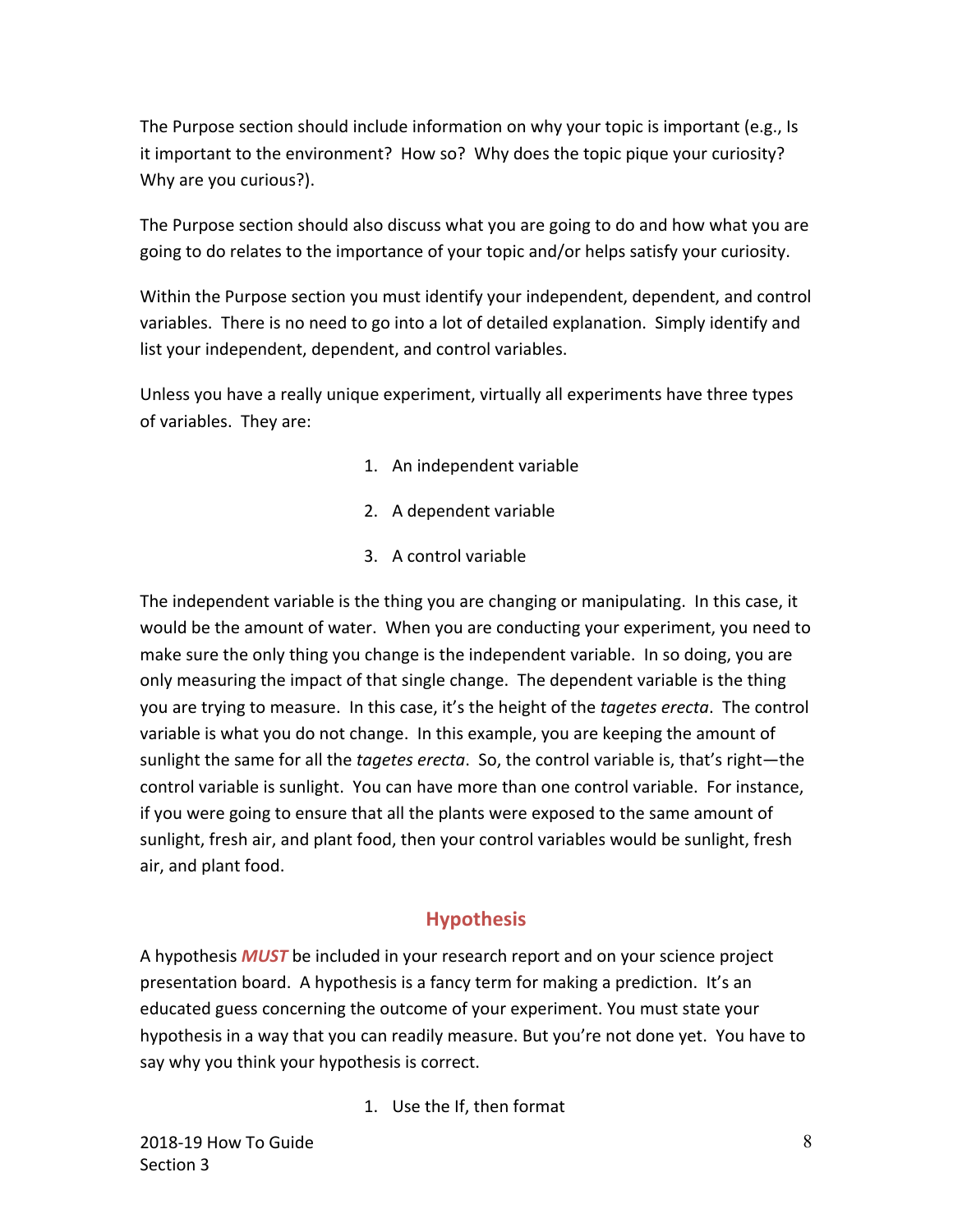2. Say why you believe your prediction will be correct.

### Here's an example:

"If I give *tagetes erecta* half the recommended amount of water, then they will grow to half the height of the *tagetes erecta* which received the fully recommended amount of water. I believe the *tagetes erecta*, which receive half the recommended amount of water, will grow to half the heights of the tagetes erecta, which receive the fully recommended amount of water, because all plants that have chlorophyll use the energy in sunlight to convert carbon dioxide from the air and water from the soil to produce carbohydrates. Carbohydrates (along with fats and proteins) are the substances necessary for plant growth. So, by giving some plants half the water they need, they will only be able to produce half the food they need and will therefore grow to half the height of the plants which received the fully recommended amount of water."

Notice what the text in quotes did. First, it tells everyone what you think will happen. Second, you told everyone how much you think the plants will grow. By saying how much, you have expressed your hypothesis in a measurable (quantifiable) way. Third, the text tells everyone why you think the experiment will give the results you predict. Finally, the text tells everyone that you have based your prediction on knowledge you gained when you were researching information on this subject. This research information is what you used to develop your Purpose section.

# **3. Materials**

This is where you list the supplies and equipment you needed to conduct your experiment.

A section titled "Materials" must appear on your project presentation board and in your research report. Just listing the supplies and equipment is all that is really necessary. What do you list? Everything!!!

If we use the example of measuring the growth of *tagetes erecta*, your materials list might look like this: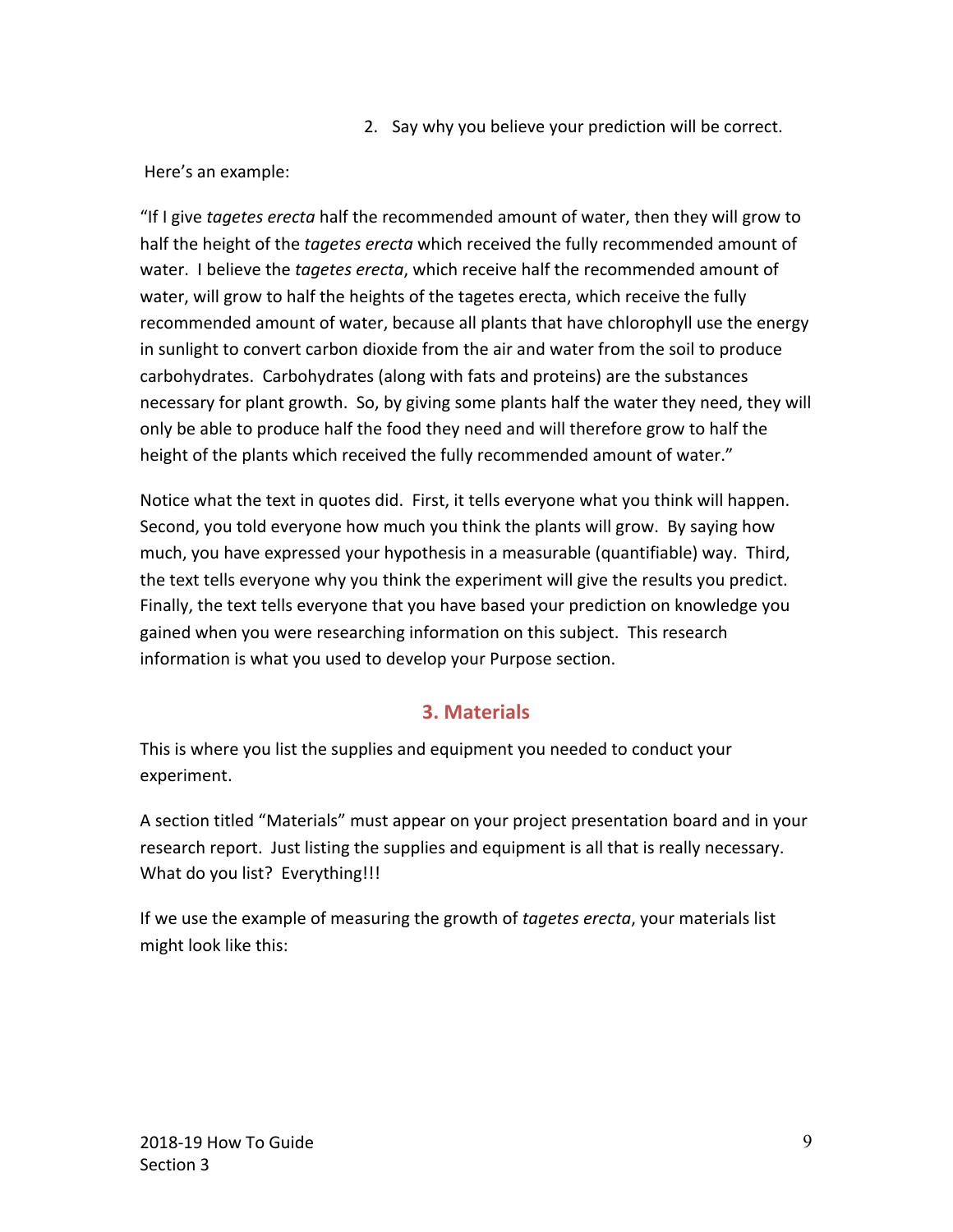# **Materials List**

| <b>QUANTITY</b> | <b>DESCRIPTION</b>                                                                                                                                        |
|-----------------|-----------------------------------------------------------------------------------------------------------------------------------------------------------|
| 40              | 1-Liter plastic potting plants (Later we will discuss why the number "40" is important.)                                                                  |
| 40              | tagetis erectum seeds                                                                                                                                     |
| 2               | 8-liter bags of potting mix (This is the soil in which you will plant your seeds.)                                                                        |
|                 | tap water                                                                                                                                                 |
| $\mathbf{1}$    | graduated beaker which holds at least 300 ml of water                                                                                                     |
| 1               | cm ruler                                                                                                                                                  |
| 1               | No. 2 pencil                                                                                                                                              |
| 20              | sheets of notebook paper (to record the results)                                                                                                          |
|                 | 10' x 12' room with windows so that the <i>tagetes erecta</i> will be exposed to sunlight                                                                 |
|                 | table or other hard surface                                                                                                                               |
|                 | software (Microsoft Excel) which will (1) calculate statistics such as the median height and average<br>deviation and (2) draw graphs, tables, and charts |

Notice how we were very specific about the materials. We didn't just say, "pots for plants." We said what type of pots. We also said how big the pots were (e.g., the volume of the pots). In this case, the pot's capacity was 1-liter. You want to be sure to use the same material each time you conduct the experiment. In this example, you do not want to put one *tagetis erectum* seed in a 2- liter clay pot and another *tagetis* erectum seed in a 1-liter plastic pot. You don't want to measure the height of some *tagetes erecta* in centimeters (cm) and other *tagetes erecta* in inches. You want to conduct your experiment the same way every time. Also, you want to use the same material because using different material could cause the results to be different (Scientists call this "introducing other variables"). In other words, you want to see how water affects plant growth. If you use the same material you won't have to worry about whether the results you get are different because you used clay pots for some tagetes *erecta* and plastic pots for other *tagetes erecta*. By using the same materials, you can say that your results are only due to the fact you changed the amount of water you gave the plants. Recall, in this case, water is your independent variable.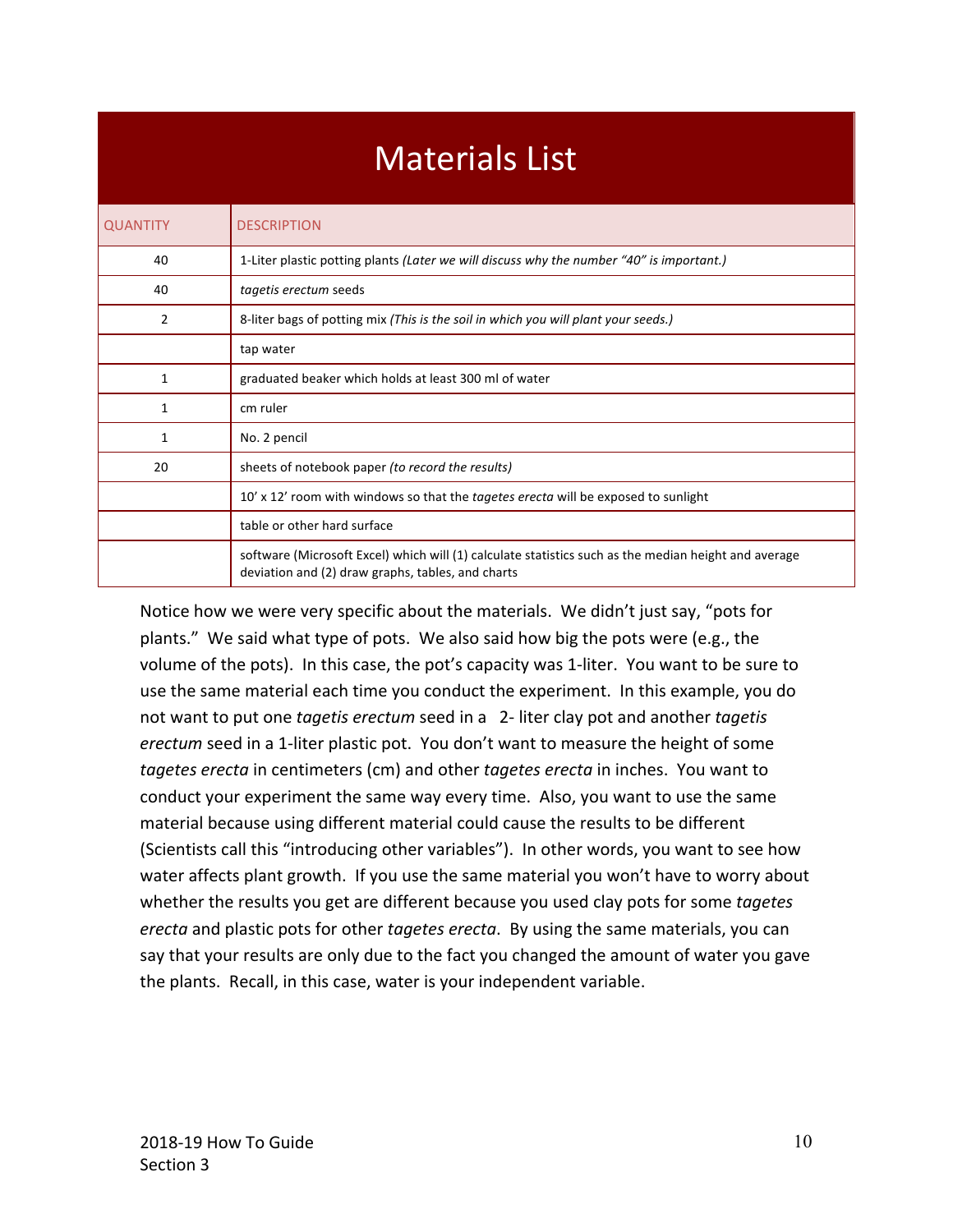## **Tip #7:** Take all measurements in the metric system.

All measurements must be taken in the metric system grams (or kilograms), centimeters (or meters), milliliters (liters), and seconds. Science fair judges do not like to see inches, ounces, or gallons used in any experiment. If you have a science project in the earth and space sciences where the measurements taken are typically larger than grams, centimeters, and milliliters, your measurement units will most likely be kilograms, meters, liters, and seconds.

## **4. Procedure**

Now that you have come up with a hypothesis, you need to develop a procedure for testing whether it is true or false. The procedure *must* appear in your research report and on your presentation board. The procedure involves changing your independent variable and measuring the impact this change has on the dependent variable. All the controlled variables must remain constant.

Scientists run experiments more than once to verify that results are consistent. In other words, you must verify that you obtain essentially the same results every time you repeat the experiment with the same value for your independent variable. This insures that the answer to your question is not just an accident. Each time that you perform your experiment is called a *run* or a *trial.* 

Every good experiment also compares different groups of trials with each other. Such a comparison helps insure that the changes you see when you change the independent variable are in fact caused by the independent variable. **There are two types of trial** *groups: experimental groups and control groups.*

### **Experimental Groups**

The experimental group consists of the trials where you change the independent variable. For example, if your question asks if giving *tagetes erecta* half the recommended amount of water will affect their growth, then the experimental group consists of all trials in which the plants receive half the recommended amount of water.

### **Control Groups**

In many experiments it is important to perform a trial with the independent variable at a special setting for comparison with the other trials. This trial is referred to as a control group. The control group consists of all those trials where you leave the independent variable in its natural state. In our example, it would be important to run trials in which the plants get the recommended amount of water. These trials with the plants receiving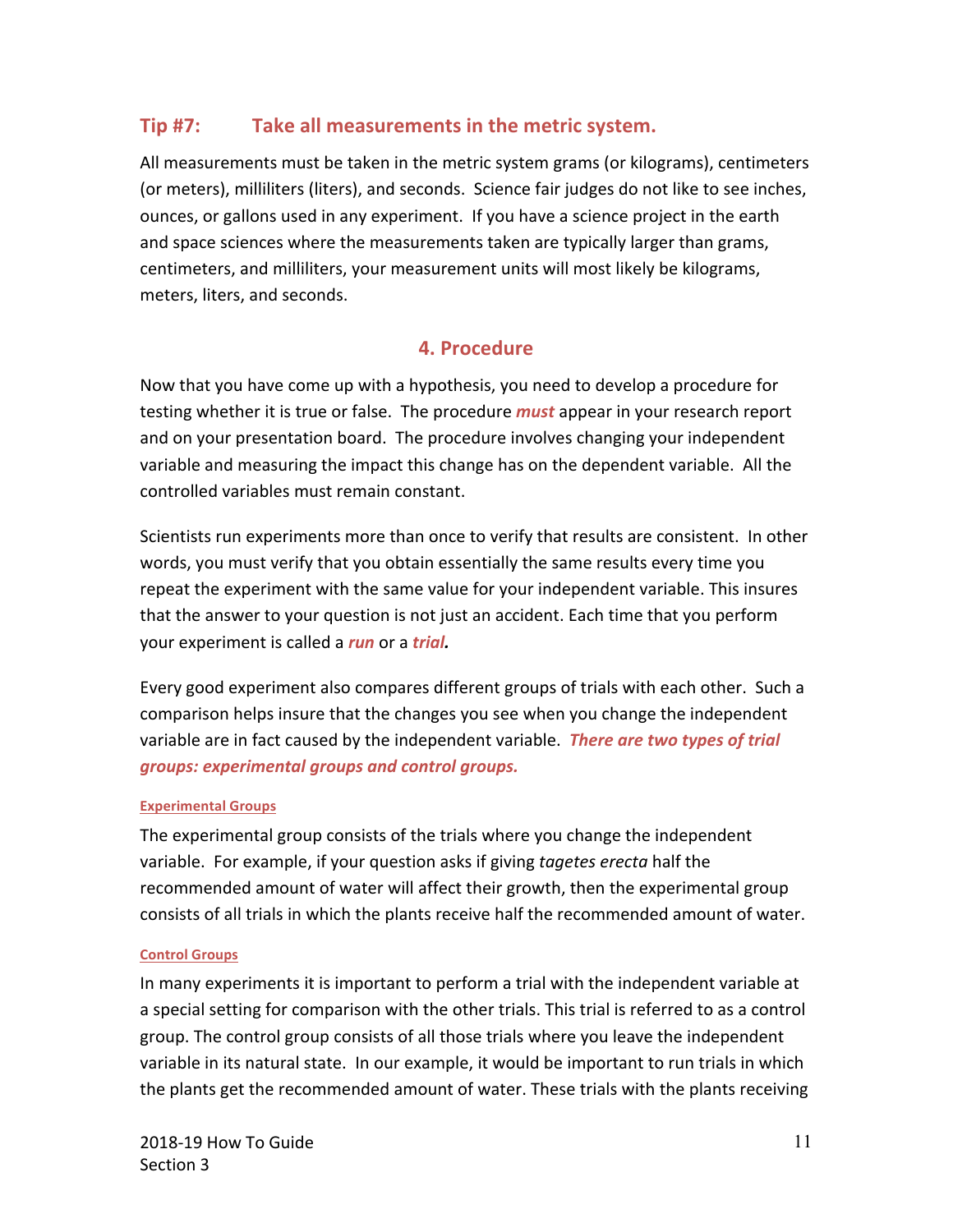the fully recommended amount of water provide a basis for comparison, and would insure that any changes you observed when you gave the experimental group half the recommended amount of water are, in fact, caused by the different amounts of water and not due to something else.

However, not every experiment is like our plant example. In another kind of experiment, many groups of trials are performed at different values of the independent variable. For example, if your question asks whether an electric motor turns faster if you increase the voltage, you might do an experimental group of 15 trials at 1.5 volts, another group of 15 trials at 2.0 volts, 15 trials at 2.5 volts, and so on. In such an experiment you are comparing the experimental groups to each other, rather than comparing them to a single control group. You must evaluate whether your experiment is more like the plant example, which requires a special control group, or more like the motor example that does not.

#### **Control Variables**

Remember, whether or not your experiment has a control group, every experiment has a number of control variables. Control variables are those variables which we don't want to change while we conduct our experiment, and they must be the same in every trial and every group of trials. In our plant example, we would want to make sure the room temperature, the amount of light, and the amount of plant food available to all plants were the same for every trial. Even though an experiment measuring the effect of voltage on the motor's speed of rotation may not have a control group, it still has control variables: the same brand and type of motor is used for every trial and the load on the motor is kept the same.

A little advance preparation can ensure that your experiment will run smoothly and that you will minimize (or eliminate) unexpected surprises at the last minute. You will need to prepare a detailed procedure for your experiment so you can ensure consistency from beginning to end. Think about it as writing a recipe for your experiment. A clear procedure also makes it much easier for someone else to test your experiment, if they are interested in verifying how you got your results.

#### **Key Elements of Procedure for an Experiment**

The key elements of the procedure for an experiment are as follows:

• The procedure must tell how you will change your one and only independent variable and how you will measure that change.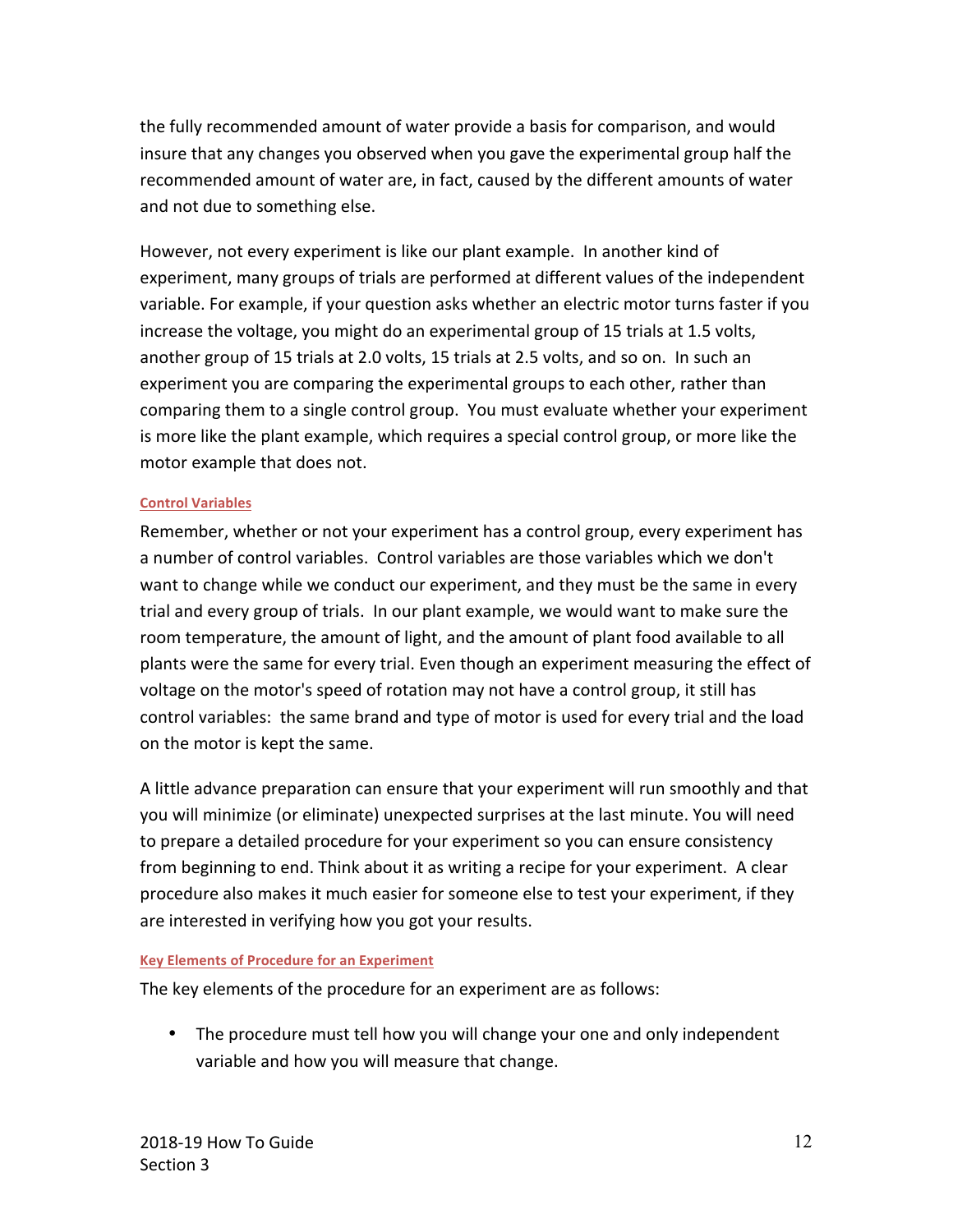- The procedure must explain how you will measure the resulting change in the dependent variable or variables.
- If applicable, the procedure should explain how the control variables will be maintained as a constant value.
- The procedure should specify how many times you intend to repeat your experiment, so you can verify that your results are reproducible.

# **Tip #8:** Conduct at least 15 trials for the experimental group and at **least 15 trials for the control group.**

Science fair judges like to see between 15 and 20 trials for each group. Why? In most cases, 15 to 20 trials will give you information which will be significant. What do we mean by significant? Well, let's just say that the more trials you run, the more likely it is that your data and the statistics you compute based on the data represent real differences between the experimental and control groups and didn't just happen by chance or didn't just happen because you conducted the experiment only two or three times. So that's why in the **Materials** section we said that we needed 40 planting pots and 40 tagetis erectum seeds. We wanted to have 20 trials for the experimental group and 20 trials for the control group.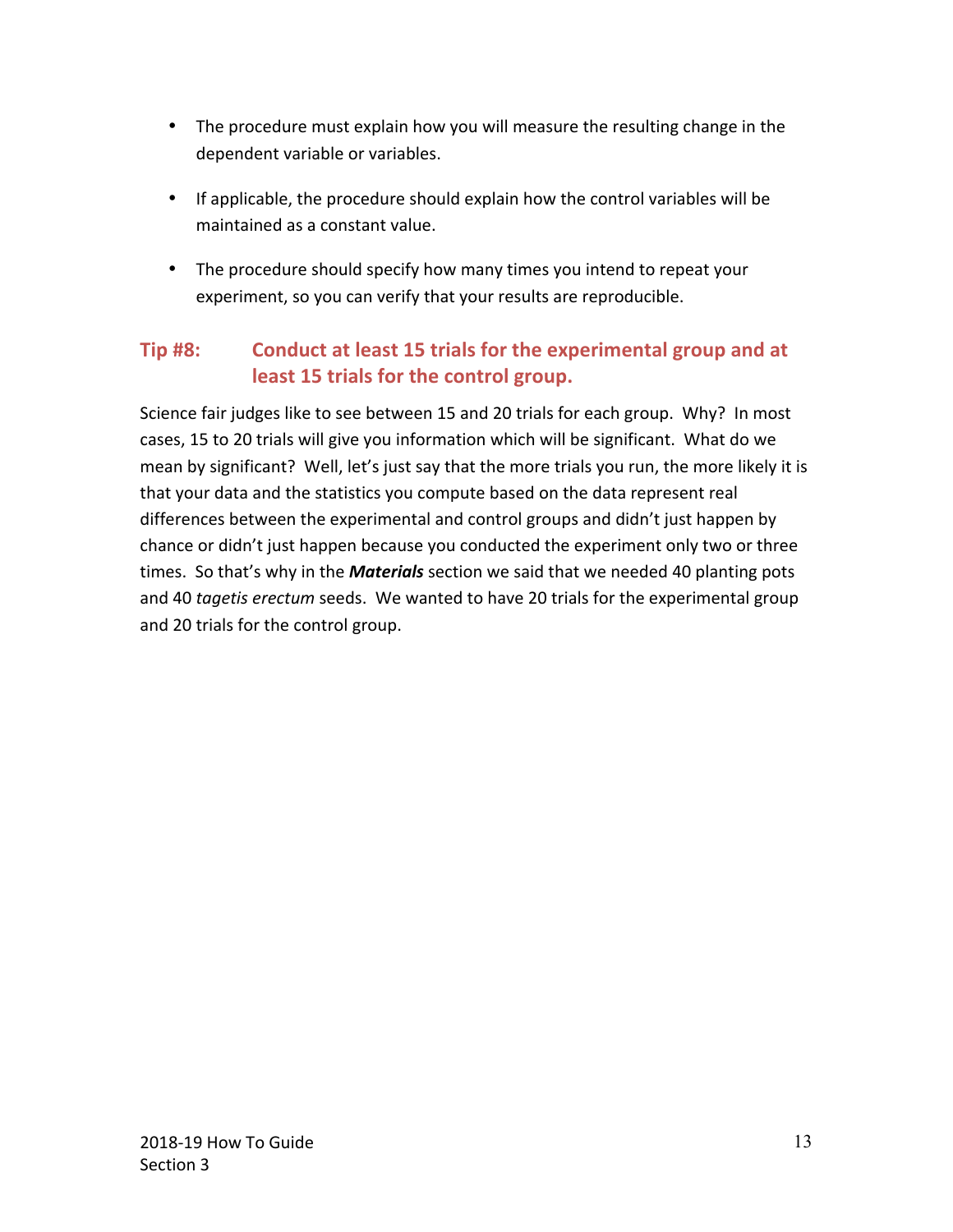# Sample Procedure

- 1. Place a cm ruler in each pot.
- 1. Fill each pot with potting mix until the potting mix reaches the 11 cm mark on the ruler.
- 2. Remove the ruler and tap the bottom of the pot on a table or other hard surface three times to compact the potting mix.
- 3. Plant one *tagetis erectum* seed in each pot so that the seed is two cm below the top of the soil.
- 4. Number each pot in the control group from 1 to 20.
- 5. Number each pot in the experimental group from 21 to 40.
- 6. Place the numbered pots in a room with windows.
- 7. Water the plants every other day. Use the graduated beaker to place 240 ml of water in each one of the pots numbered 1 to 20 (the control group). Use the graduated cylinder to place 120 ml of water in each one of the pots numbered 20 to 40 (the experimental group).
- 8. Every third day, record the growth of the *tagetis erectum* in each pot. Record the height in cm.
- 9. Stop the experiment after 70 days. (Remember, from your research you found that it takes about 70 days for the *tagetes erecta* to grow to their full height.)

*Remember: All measurements must be taken in the metric system (grams (or* kilograms), centimeters (or meters), milliliters (liters), and seconds). Science judges do not like to see inches, ounces, or gallons used in any experiment. If you have a science project in the earth and space sciences where the measurements taken are typically *larger than grams, centimeters, and milliliters, your measurement units will most likely be kilograms, meters, liters, and seconds.*

## **5. Data**

Now that you have obtained all of the materials and planted your seeds, you are ready to conduct your experiment and record your data. When you record your data, be sure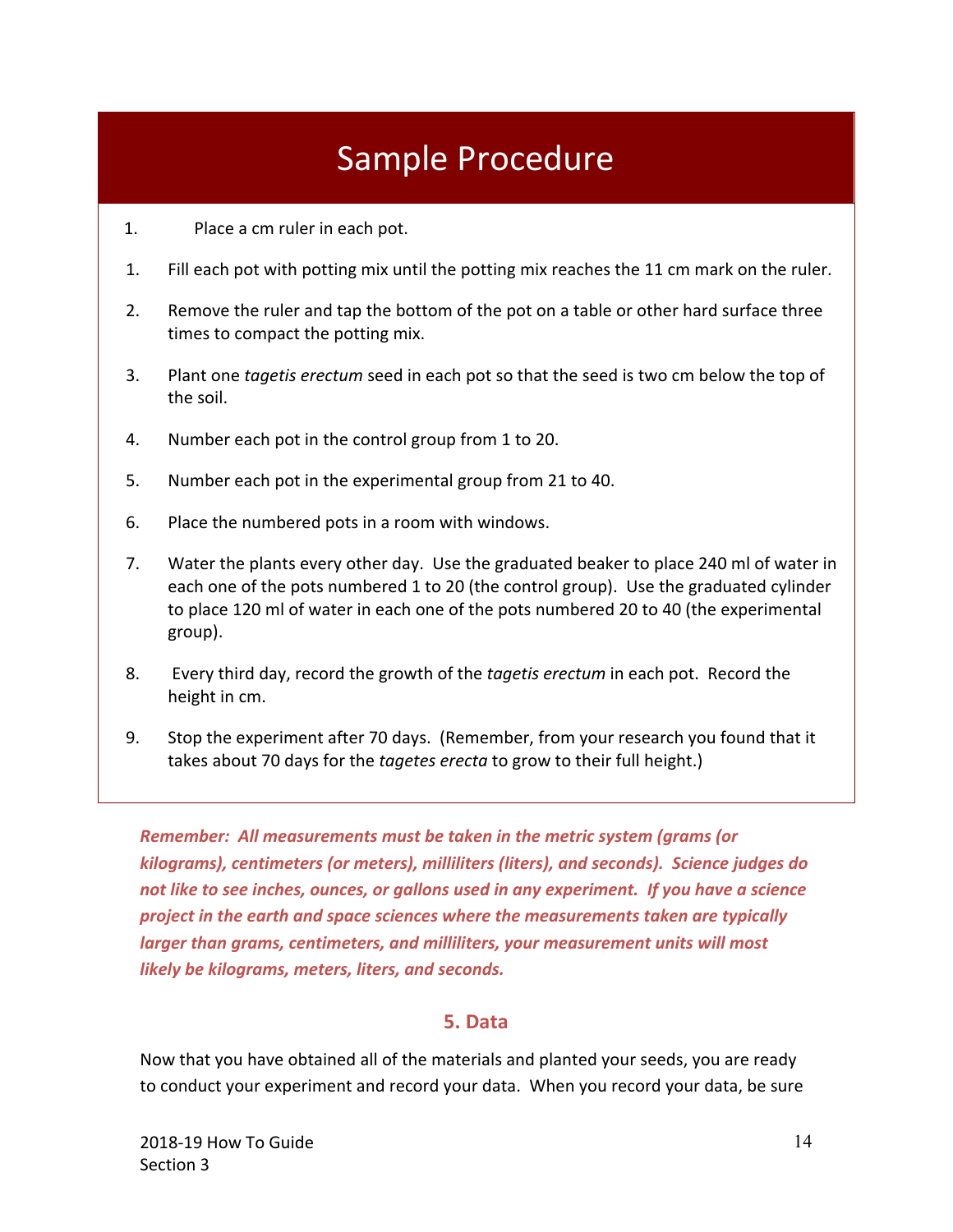to put it in a form which is easy to read. Also, make sure the observations you record are legible. There is nothing more frustrating than looking back at your records and not being able to read your own handwriting. The data must appear in your research report and on your presentation board.

For this experiment, there are many ways to record data. Look at *Figure 1* and *Figure 2* to see what I did. You'll find these and any other figures at the very end of this document. Notice what we did. The title of the first chart is "Height of Plants in Experimental Group (cm) vs. Observation Day." There are two things which are important in this title. First, we are stating that we are going to record the height of the plants for each observation day. Second, we are stating what units we are going to use to record the plant heights. In this case, we are using cm. Also within the table, each column is labeled and each row is labeled. Since we already stated that we are measuring the heights in cm, it is not necessary to put units next to the numbers in the cells of the table. The title already states that the heights recorded in each cell are in cm.

# **Tip #9:** Label your charts, tables, and graphs so that they clearly show what you are recording.

If the chart, table, or graph contains measurements, be sure to include the units of the measurement somewhere on the chart, table, or graph. The best place to put the units is in the title of the chart, table, or graph.

### **Calculating Statistics**

Calculating statistics will help us make sense out of the data and help us determine if our hypothesis was correct. For these types of numbers it is best to calculate the median height and average deviation for the control group on each observation day and the median height and average deviation for the experimental group on each observation day. The *median* is the midpoint in a distribution. For example, suppose you have 5 numbers  $(1.0, 2.0, 2.5, 2.7, 1.5,$  and  $1.7)$ . If we take these numbers and put them in order from high value to low value, the median would be the 3rd value (the value which is right in the middle of the 5 numbers when they are ordered from high value to low value). The median gives you a ball-park value of the observations you took. The median is a useful statistic to use if you have a lot of data and you want to find out what the typical value of the data is. In our science experiment the units associated with the median height will be cm.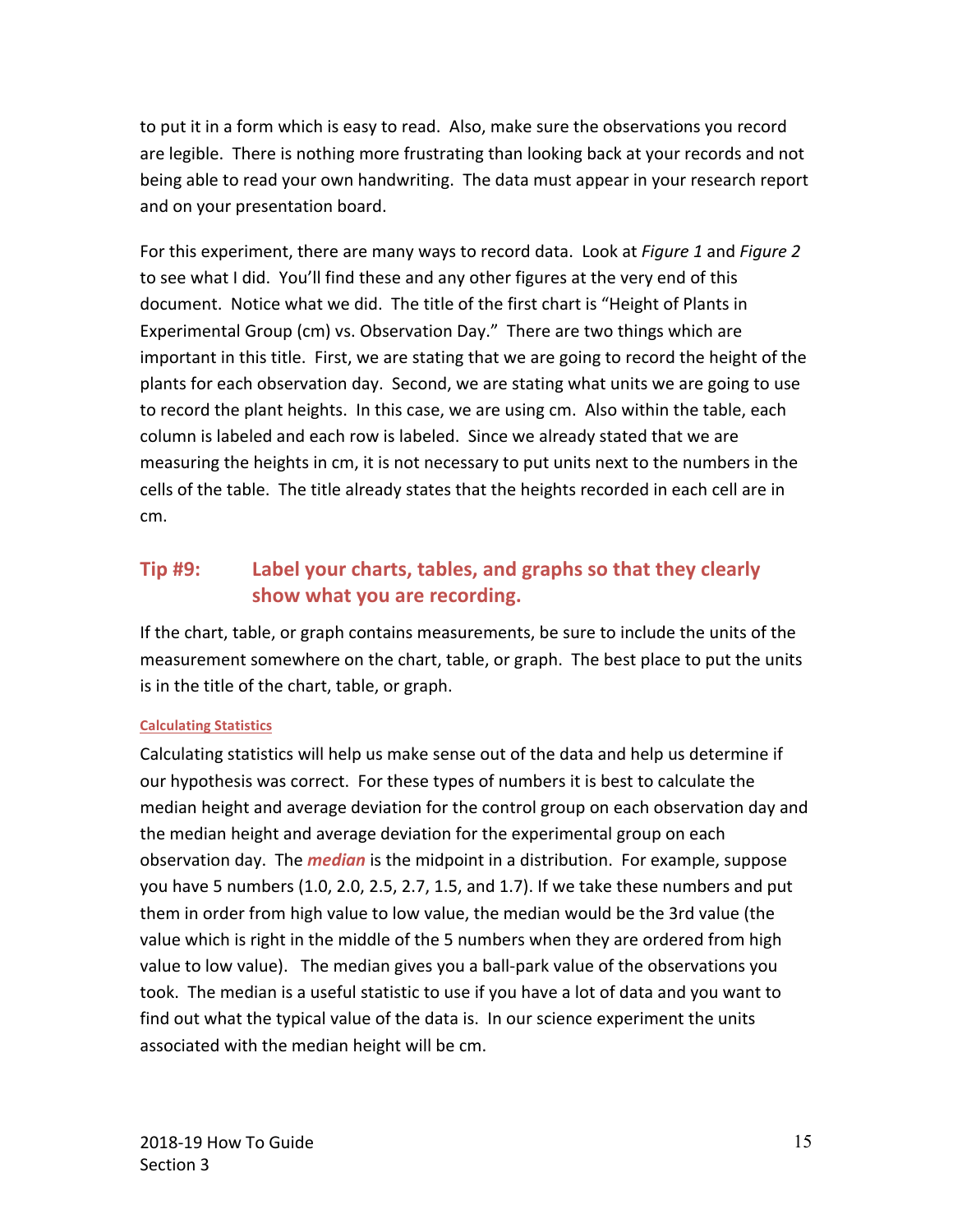Now let's talk about **average deviation**. The average deviation will tell you how much different the observations are from each other on any given observation day. For example, suppose you have 5 numbers  $(1.0, 2.0, 2.5, 2.7, 1.5,$  and  $1.7)$ . These numbers don't differ that much from each other. The average deviation for this set of numbers is 0.40. Now let's look at another set of 5 numbers (1.5, 1.0, 3.0, 7.0, and 9.0). The average deviation for these numbers is 2.7. The average deviation of the second set of numbers  $(2.7)$  is larger than the average deviation of the first set of numbers  $(0.40)$ because the numbers in the second set are not that close to each other. They are more spread out. We'll talk more about these statistics in the Results and Analysis section and Conclusion section. Who cares if he numbers are spread out? You do. The average deviation is a mathematical tool to help us assess how far the values are spread above and below the median. A high average deviation shows that the data are widely spread (less reliable) and a low standard deviation shows that the data are clustered closely around the mean (more reliable).

# **Tip #10:** When it is useful to calculate statistics and you don't know if **your data are normally distributed, be sure to calculate the median and the average deviation.**

A common assumption of statistics-users is that data are "normally" distributed. Many pages have been written by others on this topic. I'm going to leave you in the dark (like many statistics-users) about what this assumption means and how you test it. There are several good courses and books that would include these topics. Also, you can go to your math teacher to find out more about what normal distribution means. The good news is that there are statistics you can use even if you aren't sure if the data you collect are normally distributed. Statistics that provide useful information even if applied to not-"normally" distributed data are call robust statistics. Median and average deviation are considered robust statistics.

### **Selecting Which Data Points to Plot**

Figure 3 is a plot of the median height values for the experimental and control groups. Why did we choose to plot the median values? Why didn't we plot all the data points? That's a good question. Let's think about it for a minute. If we look at the data points for the experimental group, we have measurements for 20 plants and we are going to take measurements every three days up to and including day 70. So that means we take 20 measurements on 24 different occasions. That's 480 observations for just the experimental group. You have another 480 observations for the control group. If we *tried* to put that many data points on a graph, the only thing we would do is to make a *graph which looks like spaghetti!* So we must simplify our data presentation. If we plot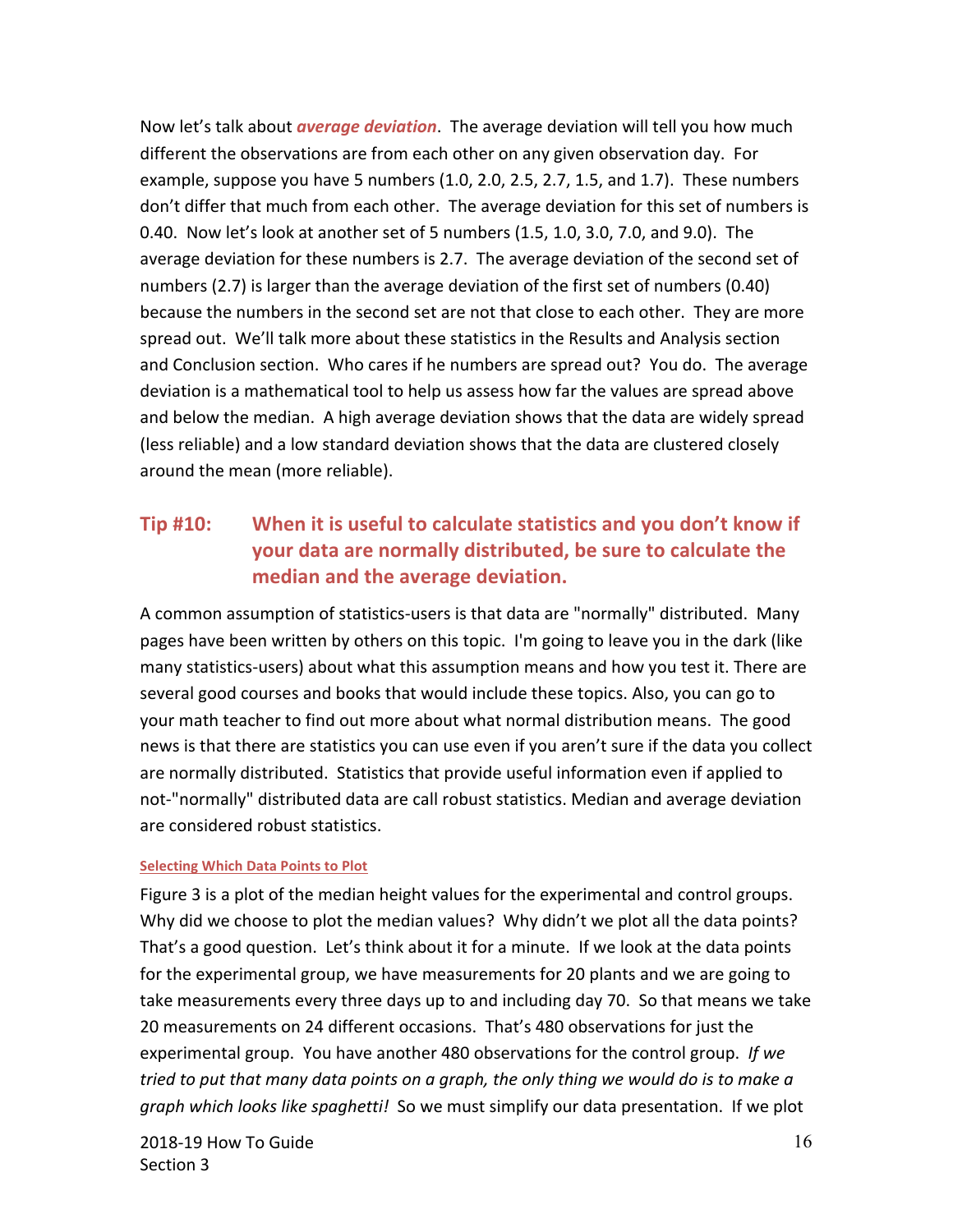the median height value for each day, then, we have reduced the number of points from 480 to 70 for the control group and from 480 to 70 for the experimental group.

### **Labeling Graphs**

Also notice that the axes of the graph are labeled. The abscissa (the x-axis) is labeled "Observation Day." The ordinate (the y-axis) is labeled "Median Height (cm)." Notice I put "cm" in parenthesis in the graph's title and on the ordinate. This is to inform the reader that the data will be presented in terms of cm. *Always, always, always specify* your units on any chart, table, or graph you present.

There may be other types of calculations you can make. For example, you could calculate the growth rate of the *tagetes erecta*. Discuss the possibilities with your science and math teachers.

Also, you will see in *Figure* 3 that we did not plot the median height for each observation day. We did that in this example to save time. You should not take this short-cut. If you were doing this experiment, you would have a figure which shows the median height on each observation day.

### **6. Results and Analysis**

The Results and Analysis section must appear in both your research report and on your presentation board. In the graphs and charts which appear in the Data section, you have statistics. In the Results and Analysis section you should state the formulas (or equations) for the statistics you used. This is where you go to a statistics book and look up the formula for any statistics you use. In our case, we need to place the formulas for the median and average deviation into the Results and Analysis section of my research report. There is no need to place the statistical formulas on your presentation board. However, you should be sure that any statistics you calculate are placed on your presentation board.

# **Tip #11:** Have a good understanding of any formula or equation, **which you present in your research report.**

Although you don't have to place the formulas for the statistics on your presentation board, you are responsible for knowing how these statistics work and what they mean. In general, you should check with your math and/or science teacher to ensure that you have a good understanding of any formula or equation, which you present in your research report. It is very likely that a science fair judge will ask you to explain what the statistic or formula means. So become comfortable with any and all equations, which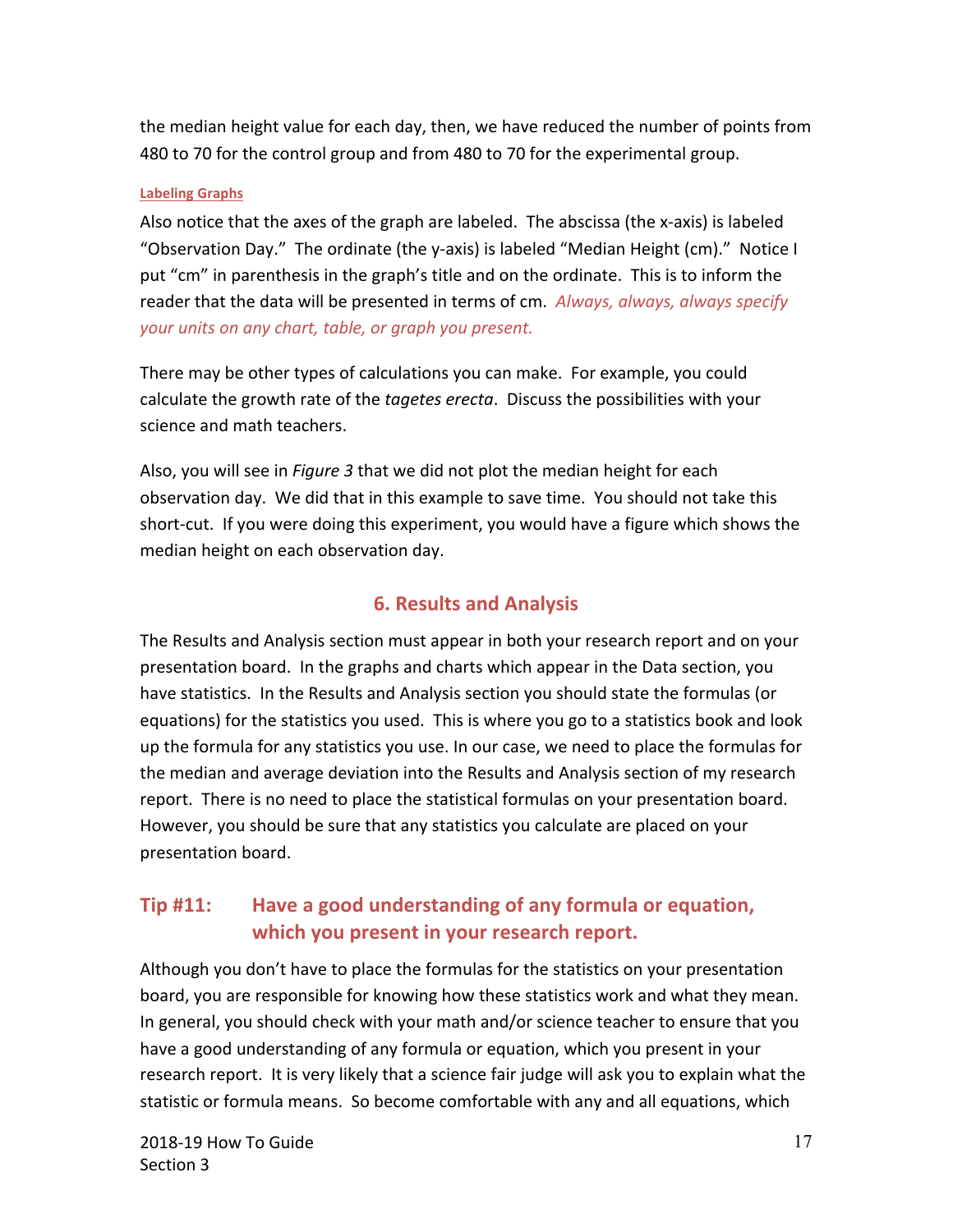you have used. That also means that you should know if a particular statistic should be written with units associated with it. Median should always be expressed with units. In our experiment, the units are cm. Average deviation never has units. When you look at the formulas for median and average deviation, you will understand why. Ask your math teacher for help in understanding these statistics and any other statistics, which you may use in your particular experiment.

# **Tip #12:** In mathematics projects, include mathematical equations in **both your research report as well as on your presentation board.**

In your research report, you want to include virtually all equations, which help to explain your purpose, procedure, and results. On your presentation board, place only those equations in your Purpose section, which are crucial to making whatever point you want to make in your Purpose section. For your Procedure, Data, and Results sections on your presentation board, do the same thing. Ask your math and science teachers for advice on what equations you should include in these sections.

### **Evaluating Data**

Now that you have taken your observations and you have calculated statistics, you are ready to look at your statistics and think about what all these numbers mean. As we mentioned in the Data section, you have a lot of data. It's very hard to look at that much data and make sense out of it. That's where statistics come in. Statistics help us make sense out of the data. Statistics allow us to reason mathematically from data in order to make some statement about the data. Instead of looking at all the data (480) observations for the experimental group and 480 observations for the control group), let's look at what our statistics are telling us. If we look at the statistics, we find that:

• The plants in the control group started growing above the surface of the soil sooner than the experimental group. The control group broke through the soil surface on day 4. The experimental group did not appear above the soil surface until day 7.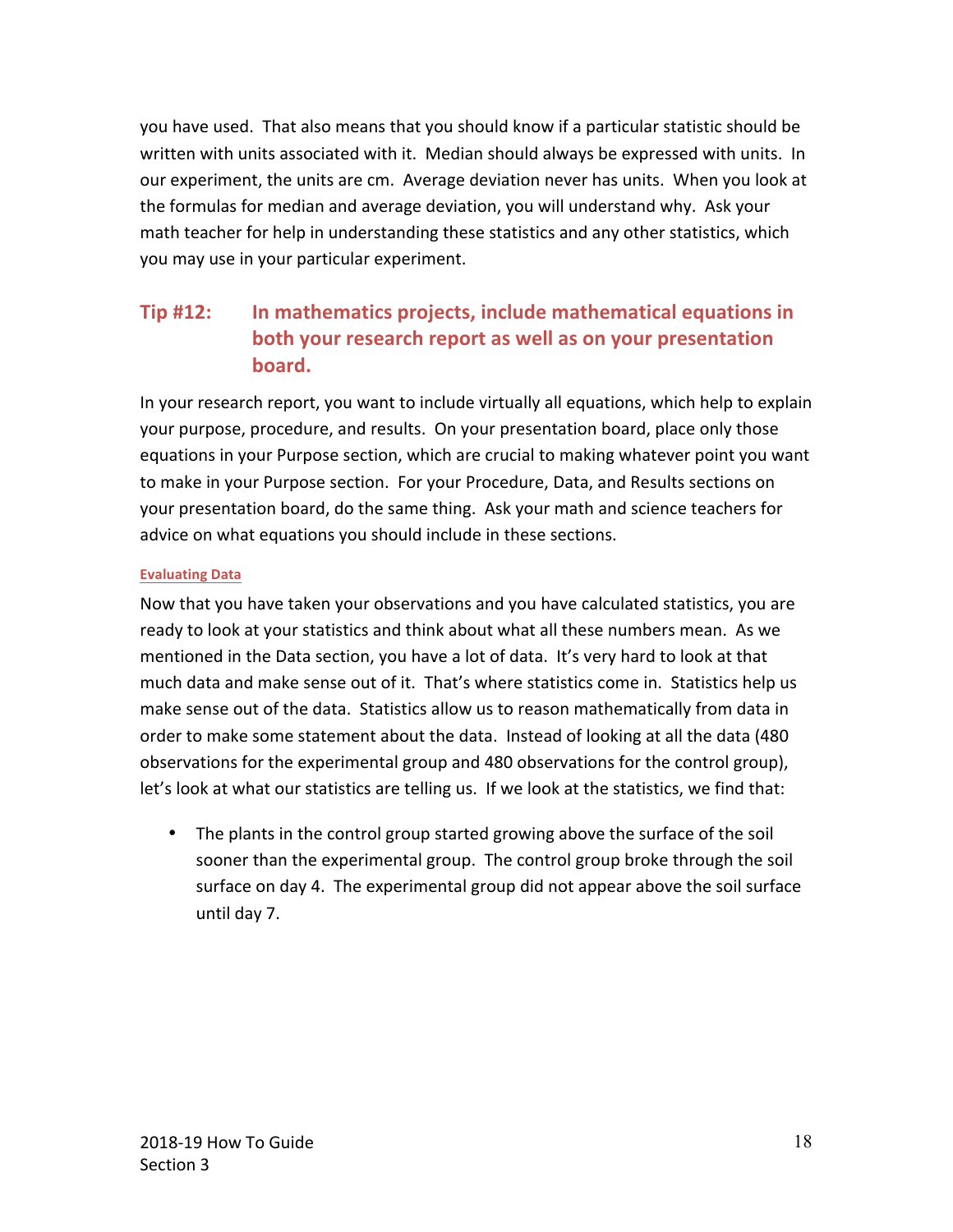- On any given observation day, the plants in the control group were usually taller than the plants in the experimental group. For example, on day 10, the median height for the control group was 5.0 cm. On day 10, the median height for the experimental group was  $3.25$  cm. By day 70, the control group had a median height of 24.6 cm which was more than double the median height of the control group  $(12.0 \text{ cm})$ . One notable exception to this trend was on day 7. On day 7 both groups had a median height of 2.85 cm.
- The average deviation for the control group was usually higher than the average deviation for the experimental group.

Notice how this analysis works. We made general statements backed up by numbers. For example, we said that the plants in the experimental group were usually taller than the plants in the control group. And then we gave a specific example with specific numbers. As often as you can, back up anything you say with numbers. You worked hard to get these numbers... you should use them. Additionally, the numbers help you back up your statement with facts. The statement is an assertion. It's what you believe to be true. The numbers are the facts to back up your assertion (or what you believe to be true).

Also notice that we discussed exceptions. For instance, most of the time, the median height of the control group was larger than the median height of the experimental group. This was not the case on day 7. Within your research report, you should explain the reason for this exception. For these data you can see that plant number 26, 30, 32, 35, 36, and 38, grew slowly for the first 4 days. That's the easy answer. In addition to stating the easy answer, you should go beyond stating the easy (and obvious) answer. You can see in your data that these plants were noticeably smaller than the rest of the plants in the control group, but why? Try to figure out what caused this noticeably smaller growth. Was it due to the fact that perhaps someone didn't open the blinds on that side of the room, so these plants did not get the same amount of sun for a period of time? Were there some other reasons? If so, you should present them in your research report.

The Results and Analysis section in your research report should be at least one page.

# **Tip #13:** The Results and Analysis section in your research report should discuss general trends, exceptions, and the reason for the exceptions.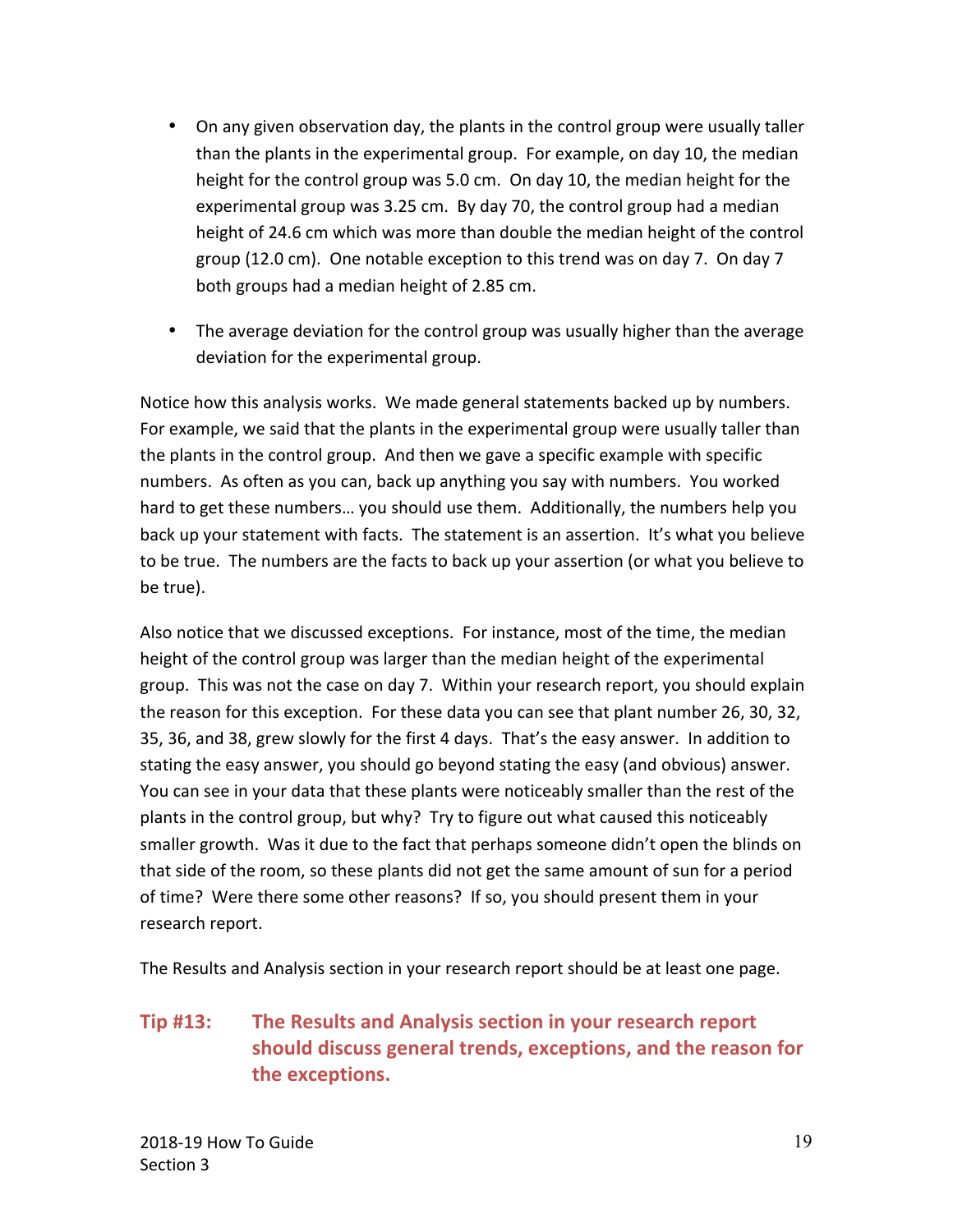The Results and Analysis section on your presentation board should be a condensed version of the Results and Analysis section in your research report. On your presentation board you probably will not have enough space to explain the exceptions; just note them on your presentation board. However, you should be prepared to discuss the exceptions and the reason for the exceptions with the judges—they will ask you about them.

# **Tip #14 Results** from experiments dealing with medicine and health may have exceptions.

For example, all microbes (which you believe are the same type of microbe) in a particular sample may not respond to the same amount of UV radiation in the same way. The fact that the microbes responded differently to the same amount of UV radiation could be due to the fact that some microbes in the sample were contaminated. A different response could occur because one or more of the control variables were not controlled (like you thought they were) in every single experiment run. Unless you are working in a highly controlled laboratory environment, exceptions will occur. So don't think your experiment is a failure just because you see a few exceptions. What the science fair judges are looking for is for you to explain why the exceptions occurred. If you are not sure why the exceptions occurred, give reasons why you think the exceptions occurred. The science fair judges also want you to talk about ways to revise your experiment to minimize these exceptions.

# **Conclusion**

A Conclusion section must be in both your research report as well as on your presentation board. Because space is limited on your presentation board, the conclusions on your presentation board should be a condensed version of the Conclusion section in your research report.

Your conclusions summarize how your results support or contradict your original hypothesis. Were the results what you expected? Why or why not? Include key background facts from your Purpose section and from information you learned when you were researching your topic to help explain your results as needed.

*Make sure you perform a hypothesis check.* A hypothesis check is a statement that says whether you proved or disproved your hypothesis. (Engineering, mathematics, and computer science projects should state whether they met their design criteria.) State the relationship between the independent and dependent variable. For example, based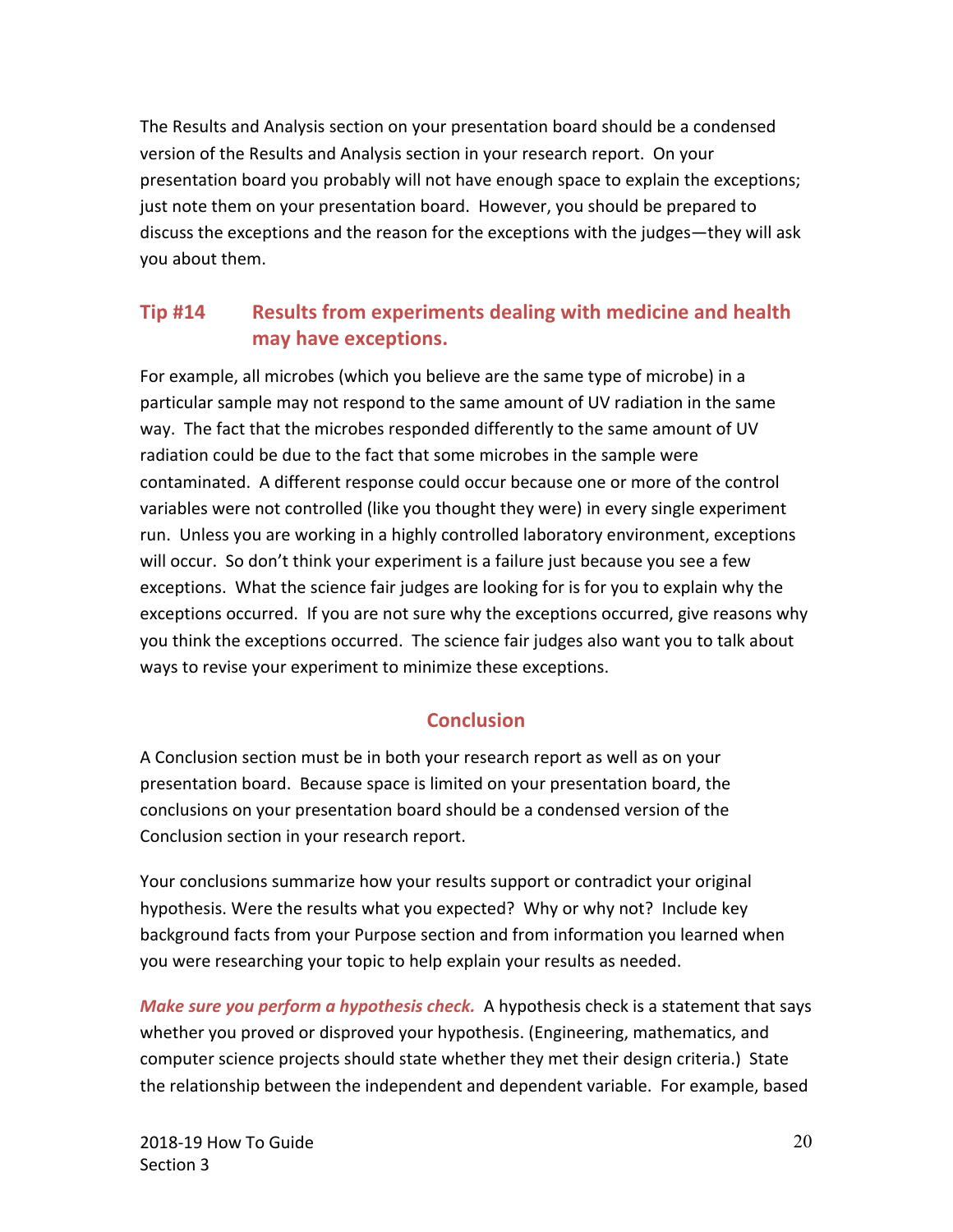on your data and the statistics, which you calculated, is the relationship between independent and dependent variables (which you stated in your hypothesis) true? Why are why not?

You should also summarize and evaluate your experimental procedure, making comments about its success and effectiveness. Suggest changes in the procedure (or design) and/or possibilities for further study.

If the results of your experiment did not support your hypothesis, don't change or manipulate your results to fit your original hypothesis, simply explain why things did not go as expected. If you think you need additional experimentation, describe what you think should happen next. Scientific research is an ongoing process, and by discovering that your hypothesis is not true, you have already made huge advances in your learning that will lead you to ask more questions that lead to new experiments. Science fair judges do not care about whether you prove or disprove your hypothesis; they care about how much you learned.

**Tip #15:** Remember to always include a hypothesis check in your **Conclusion section and make sure it appears in your research** report as well as on your presentation board.

# **Tip #16 Be prepared to talk about your ideas for improving your** project as well as ideas for future research.

Science fair judges like to see that you have ideas about how the project could be improved or ideas for future research. Make sure you put these ideas in your research report and on your presentation board (if you have space) and be prepared to talk about these ideas when the judges interview you.

# **Bibliography**

A bibliography is a listing of the books, science journals, and Internet sources you use in designing, carrying out, and understanding your science fair project. You must include a bibliography in your research report, but you do not have to include a bibliography on your science project presentation board. Notice that we list not only Internet sources, **but also books, and science journals.** In your research report and on your science project presentation board, it is very important to have more than just Internet sources to include in your bibliography. It is fine to use Internet articles in your bibliography, but you must use other information (such as books and journal articles) in your